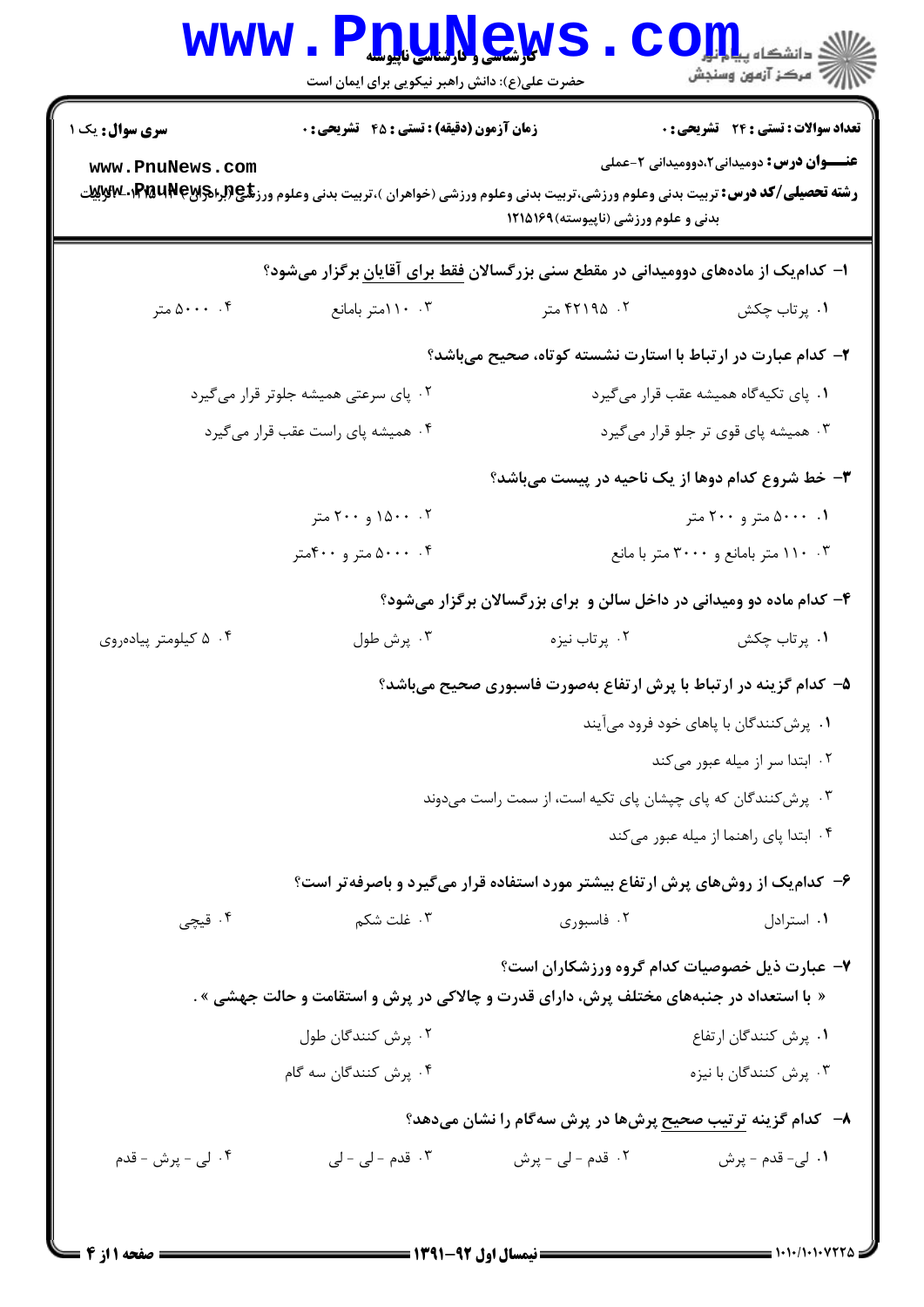|                                               | <b>WWW.PDUNGWS</b><br>حضرت علی(ع): دانش راهبر نیکویی برای ایمان است | رآ مرکز آزمون وسنجش                                                                                                                                                                                                                                                                     |  |  |
|-----------------------------------------------|---------------------------------------------------------------------|-----------------------------------------------------------------------------------------------------------------------------------------------------------------------------------------------------------------------------------------------------------------------------------------|--|--|
| <b>سری سوال :</b> ۱ یک<br>www.PnuNews.com     | <b>زمان آزمون (دقیقه) : تستی : 45 قشریحی : 0</b>                    | <b>تعداد سوالات : تستی : 24 ۔ تشریحی : 0</b><br><b>عنـــوان درس:</b> دومیدانی2،دوومیدانی 2-عملی<br><b>رشته تحصیلی/کد درس:</b> تربیت بدنی وعلوم ورزشی،تربیت بدنی وعلوم ورزشی (خواهران )،تربیت بدنی وعلوم ورز <b>شگی(لبراه۱۶۳ MB و Myw</b> ۰۱،Pra<br>بدنی و علوم ورزشی (ناپیوسته) ۱۲۱۵۱۶۹ |  |  |
|                                               |                                                                     | ۹- هر ورزشکار در پرش طول چه مدت فرصت دارد تا پرش خود را انجام دهد؟                                                                                                                                                                                                                      |  |  |
| ۰۴ ۱۲۰ ثانیه                                  | ۰. ۹۰ ثانیه                                                         | ۰.۲ ۶۰ ثانیه<br>۰.۱ ۳۰ ثانیه                                                                                                                                                                                                                                                            |  |  |
|                                               |                                                                     | ۱۰– کدام عبارت در ارتباط با پرش طول صحیح میباشد؟                                                                                                                                                                                                                                        |  |  |
|                                               |                                                                     | ٠١ گام زدن در هوا باعث پرش كمتر مى شود                                                                                                                                                                                                                                                  |  |  |
|                                               |                                                                     | ۰۲ در پرش ساده در هنگام فرود، دستها در وضعیت بالا و عقب قرار میگیرند                                                                                                                                                                                                                    |  |  |
|                                               |                                                                     | ۰۳ در هنگام دویدن در هوا دستها کنار بدن قرار میگیرند                                                                                                                                                                                                                                    |  |  |
|                                               |                                                                     | ۰۴ در روش قوس کمر پاها کاملا جمع میشوند                                                                                                                                                                                                                                                 |  |  |
|                                               |                                                                     | 11- در کلیه پرشها، انجام کدام عمل باعث افت عملکرد میشود؟                                                                                                                                                                                                                                |  |  |
|                                               |                                                                     | ۰۱ کشیده شدن کامل مفاصل مچ پا، زانو و لگن در مرحله جهش                                                                                                                                                                                                                                  |  |  |
|                                               |                                                                     | ۰۲ عمل توانمند پای راهنما در لحظه جهش                                                                                                                                                                                                                                                   |  |  |
|                                               |                                                                     | ۰۳ کاهش سرعت در انتهای دورخیز                                                                                                                                                                                                                                                           |  |  |
|                                               |                                                                     | ۰۴ افزایش تواتر گام در انتهای دورخیز                                                                                                                                                                                                                                                    |  |  |
|                                               |                                                                     | ۱۲- کدام عبارت در ارتباط با شیوه صحیح پیادهروی درست میباشد؟                                                                                                                                                                                                                             |  |  |
| ۰۲ شانهها با قدرت و محکم نگه داشته شوند       |                                                                     | ٠١ زاويه آرنج در حدود ٩٠ درجه باشد                                                                                                                                                                                                                                                      |  |  |
| ۰۴ حرکت به صورت سینه پا - پنجه پا انجام گیرد. |                                                                     | ۰۳ پا به محکمی روی زمین فشار وارد کند                                                                                                                                                                                                                                                   |  |  |
|                                               |                                                                     | ۱۳- ارتفاع موانع دوی ۳۰۰۰ متر برای مردان و زنان بهترتیب کدام گزینه است؟                                                                                                                                                                                                                 |  |  |
|                                               | ۰۲ - ۹۱/۴ سانتیمتر ، ۷۲/۲ سانتیمتر                                  | ۰۱ ۴۱/۹ سانتی متر ، ۲۲/۷ سانتی متر                                                                                                                                                                                                                                                      |  |  |
|                                               | ۰۴ ـ ۴۹/۱ سانتی متر ، ۲۷/۲ سانتی متر                                | ۰۳ ـ ۹۴/۱ سانتی متر ، ۷۰/۲ سانتی متر                                                                                                                                                                                                                                                    |  |  |
|                                               |                                                                     | ۱۴- کدام گزینه در ارتباط با دوهای بامانع صحیح میباشد؟                                                                                                                                                                                                                                   |  |  |
|                                               |                                                                     | ۰۱ دونده باید ۱۵متر را از خط استارت تا رسیدن به اولین مانع طی کند.                                                                                                                                                                                                                      |  |  |
|                                               |                                                                     | ۰۲ در ۱۱۰ متر با مانع فاصله مانعها از هم ۱۰/۱۴ متر است                                                                                                                                                                                                                                  |  |  |
|                                               |                                                                     | ۰۳ در دوی ۱۱۰ متر فاصله آخرین مانع  تا خط پایان ۱۳/۷۲ متر است                                                                                                                                                                                                                           |  |  |
|                                               |                                                                     | ۰۴ هنگام فرود چنانچه مرکز ثقل بالا و اندکی جلوی پای راهنما قرار گیرد، مناسبترین حالت برای ادامه دویدن است .                                                                                                                                                                             |  |  |
|                                               |                                                                     |                                                                                                                                                                                                                                                                                         |  |  |

 $= 1.1 - 11.1 - 1778$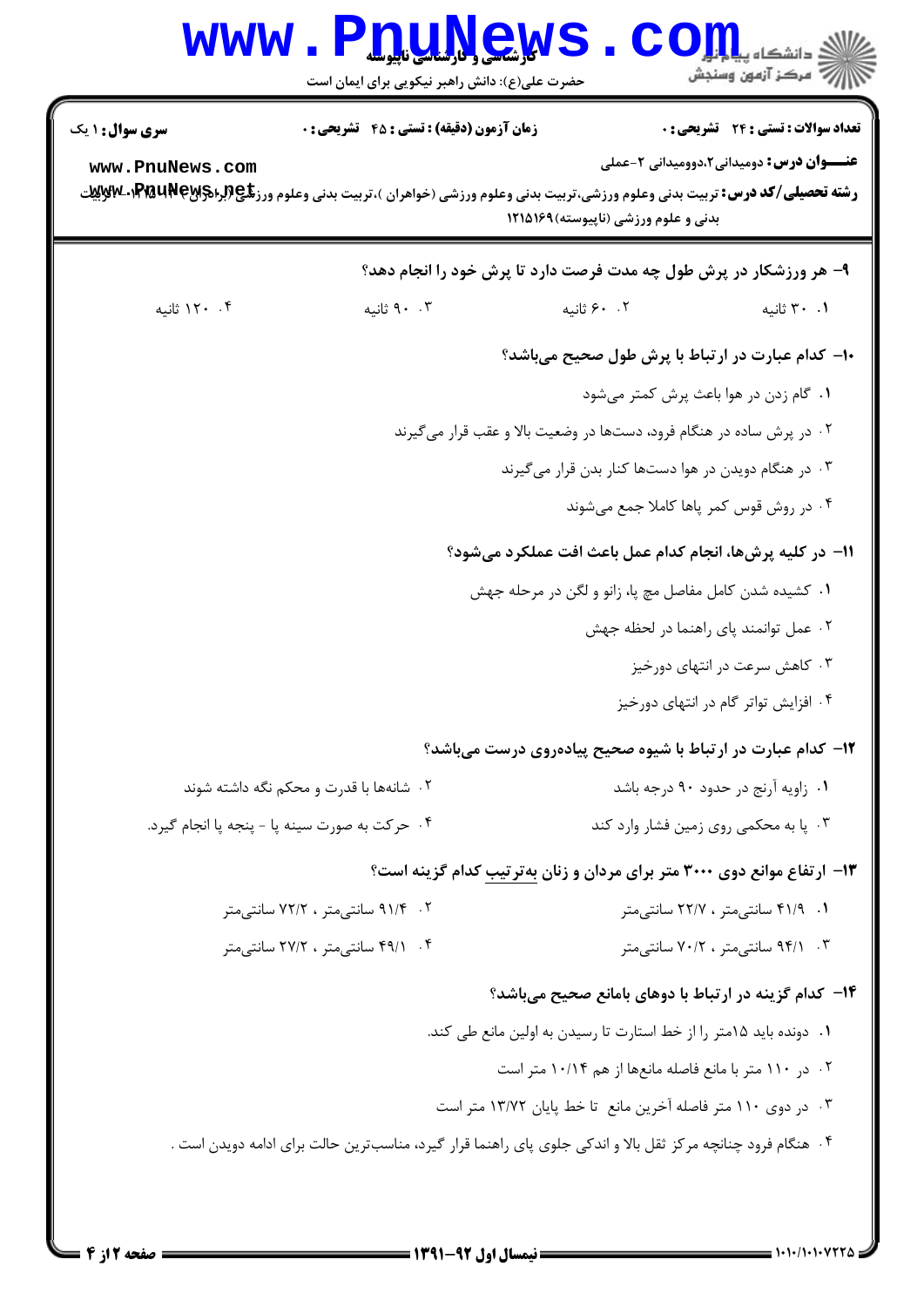## Www.PnuMews.Com

حضرت علی(ع): دانش راهبر نیکویی برای ایمان است

| <b>سری سوال : ۱ یک</b>                                             | <b>زمان آزمون (دقیقه) : تستی : 45 تشریحی : 0</b>                               |                                      | تعداد سوالات : تستي : 24 گشريحي : 0                                                                                                               |  |  |
|--------------------------------------------------------------------|--------------------------------------------------------------------------------|--------------------------------------|---------------------------------------------------------------------------------------------------------------------------------------------------|--|--|
| www.PnuNews.com                                                    |                                                                                |                                      | <b>عنـــوان درس:</b> دومیدانی2،دوومیدانی 2-عملی                                                                                                   |  |  |
|                                                                    |                                                                                |                                      | <b>رشته تحصیلی/کد درس:</b> تربیت بدنی وعلوم ورزشی،تربیت بدنی وعلوم ورزشی (خواهران )،تربیت بدنی وعلوم ورز <b>شگی(لِگِرِ(PMUNE+PMA)،×پِرِیِ</b> یِی |  |  |
|                                                                    |                                                                                | بدنی و علوم ورزشی (ناپیوسته) ۱۲۱۵۱۶۹ |                                                                                                                                                   |  |  |
|                                                                    |                                                                                |                                      | ۱۵– کدام عبارت در ارتباط با دوهای امدادی صحیح میباشد؟                                                                                             |  |  |
|                                                                    |                                                                                |                                      | ۰۱ برای تعویض چوب نمیتوان علامت یا اشارهای به همتیمی کرد                                                                                          |  |  |
| ۰۲ تعویض چوب در دوی ۴۰۴۰۰ متر به صورت دیداری انجام میشود           |                                                                                |                                      |                                                                                                                                                   |  |  |
| ۰۳ وزن چوب امدادی ۵۰ گرم و طول آن ۴۰ سانتیمتر است                  |                                                                                |                                      |                                                                                                                                                   |  |  |
| ۰۴ در ۴۰۰×۴ متر دوندهها می توانند بلافاصله در خط یک بدوند          |                                                                                |                                      |                                                                                                                                                   |  |  |
| ۱۶– کدام عبارت در ارتباط با قوانین و مقررات پرتاب چکش صحیح میباشد؟ |                                                                                |                                      |                                                                                                                                                   |  |  |
|                                                                    | ۰۱ چنانچه تعداد شرکتکنندگان بیش از ۸ نفر باشند، هر کدام اجازه ۶ پرتاب را دارند |                                      |                                                                                                                                                   |  |  |
|                                                                    |                                                                                |                                      | ۰۲ چنانچه تعداد شرکتکنندگان ۸ نفر یا کمتر باشد، هر کدام اجازه ۳ پرتاب را دارند                                                                    |  |  |
|                                                                    |                                                                                |                                      | ۰۳ ترتیب پرتاب هر شرکتکننده از روی حروف الفبا میباشد                                                                                              |  |  |
|                                                                    |                                                                                |                                      | ۰۴ ترتیب پرتاب هر شرکتکننده با قرعهکشی تعیین میشود                                                                                                |  |  |
|                                                                    |                                                                                |                                      | ۱۷- مهم ترین مرحله در کل حرکت پرتاب دیسک کدام است؟                                                                                                |  |  |
|                                                                    | ۰۲ مرحله بازيابي                                                               |                                      | ۰۱ مرحله رهایی                                                                                                                                    |  |  |
|                                                                    | ۰۴ مرحله تابهای مقدماتی                                                        |                                      | ۰۳ مرحله چرخش                                                                                                                                     |  |  |
|                                                                    |                                                                                |                                      | <b>۱۸</b> - وزن نیزه پرتاب برای مردان و زنان بهترتیب چند گرم است؟                                                                                 |  |  |
| ۰۴ . ۷۰۰ گرم - ۵۰۰ گرم                                             | ۰. ۷۰۰ گرم - ۶۰۰ گرم                                                           | ۰۲ ۸۰۰ گرم - ۶۰۰ گرم                 | ۰۱ ۸۰۰ گرم - ۷۰۰ گرم                                                                                                                              |  |  |
|                                                                    |                                                                                |                                      | ۱۹- در مرحله انتقال پرتاب نیزه، کدامیک از اعمال زیر انجام میشود؟                                                                                  |  |  |
|                                                                    |                                                                                |                                      | ۰۱ محور دست پرتاب کننده و شانه موازی هستند                                                                                                        |  |  |
|                                                                    |                                                                                |                                      | ۰۲ بالاتنه اندکی پایین کشیده میشود                                                                                                                |  |  |
|                                                                    |                                                                                |                                      | ۰۳ پاها از بالاتنه جلوتر قرار میگیرند                                                                                                             |  |  |
|                                                                    |                                                                                |                                      | ۰۴ جایگزینی سریع پای عقب به جای پای جلو بعد از رها کردن نیزه                                                                                      |  |  |
|                                                                    |                                                                                |                                      | <b>۳۰</b> - کدام گزینه پیرامون پرتاب وزنه صحیح میباشد؟                                                                                            |  |  |
| ۰۲ وزنه نباید از خط شانهها عقبتر برده شود                          |                                                                                |                                      | ٠١ دست بايد پايين و زير وزنه قرار گيرد                                                                                                            |  |  |
|                                                                    | ۰۴ وزنه باید موازی با پیشانی پرتاب شود                                         |                                      | ۰۳ پرتاب کننده مجاز است وزنه را از روی شانه پرتاب کند                                                                                             |  |  |
|                                                                    |                                                                                |                                      |                                                                                                                                                   |  |  |